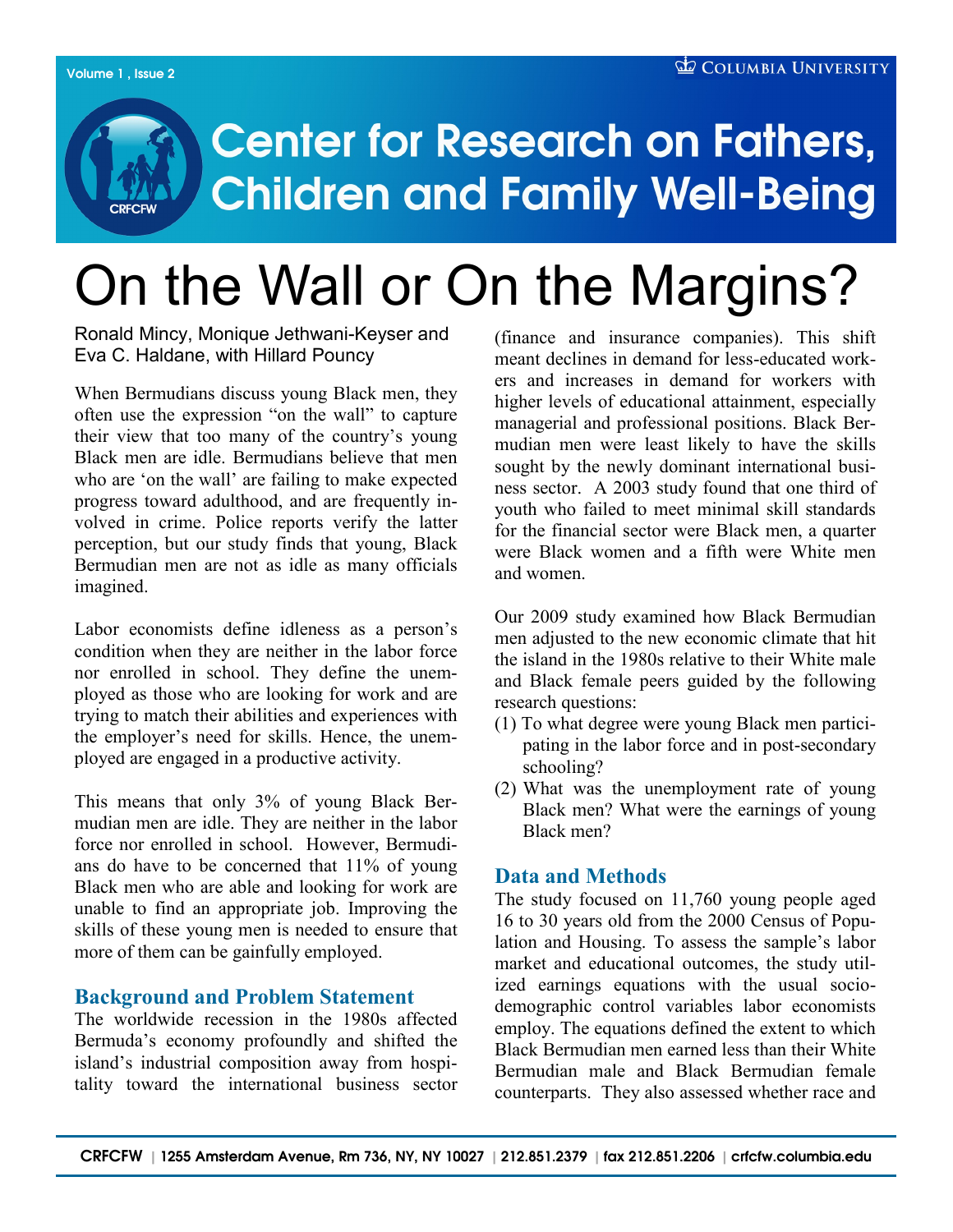2

gender remained important predictors of earnings, after accounting for other factors such as health, age, race, marital status and industry of employment.

#### **Results**

According to the study, the most important differences between the labor market and educational outcomes of young Black men and their same age peers are as follows:

There is reason for concern about unemployment and education gaps between young Black Bermudian men and their same age peers. The proportion of young Black Bermudian men who are unemployed (11 %) is almost twice as high as the corresponding proportion among young White Bermudian men (6%). And a smaller proportion (24%) of young Black Bermudian men are full or part-time students compared to White Bermudian men (35%).



Young Black Bermudian men are also less likely to combine school and work than their female peers (9% vs. 15%, respectively). However, the proportion of young Black Bermudian men who are unemployed is just 2 percentage points higher than the corresponding proportion of young Black Bermudian women.



If Black Bermudian males had the same school enrollment rates as their White peers, their unemployment rate would fall by about 10 percentage points, and become half the unemployment rate of White Bermudian males. In other words, a large part of the difference between the unemployment rates of Black Bermudian males and White Bermudian males has nothing to do with idleness. To the contrary, the unemployment rate gap is related to the higher school enrollment population ratios of White Bermudian males.



About 35 percent of young White Bermudian male workers have annual earnings below \$16,000, while only about a quarter of young Black Bermudian men have such low earnings. However, young White Bermudian male workers are more likely than their Black Bermudian peers to com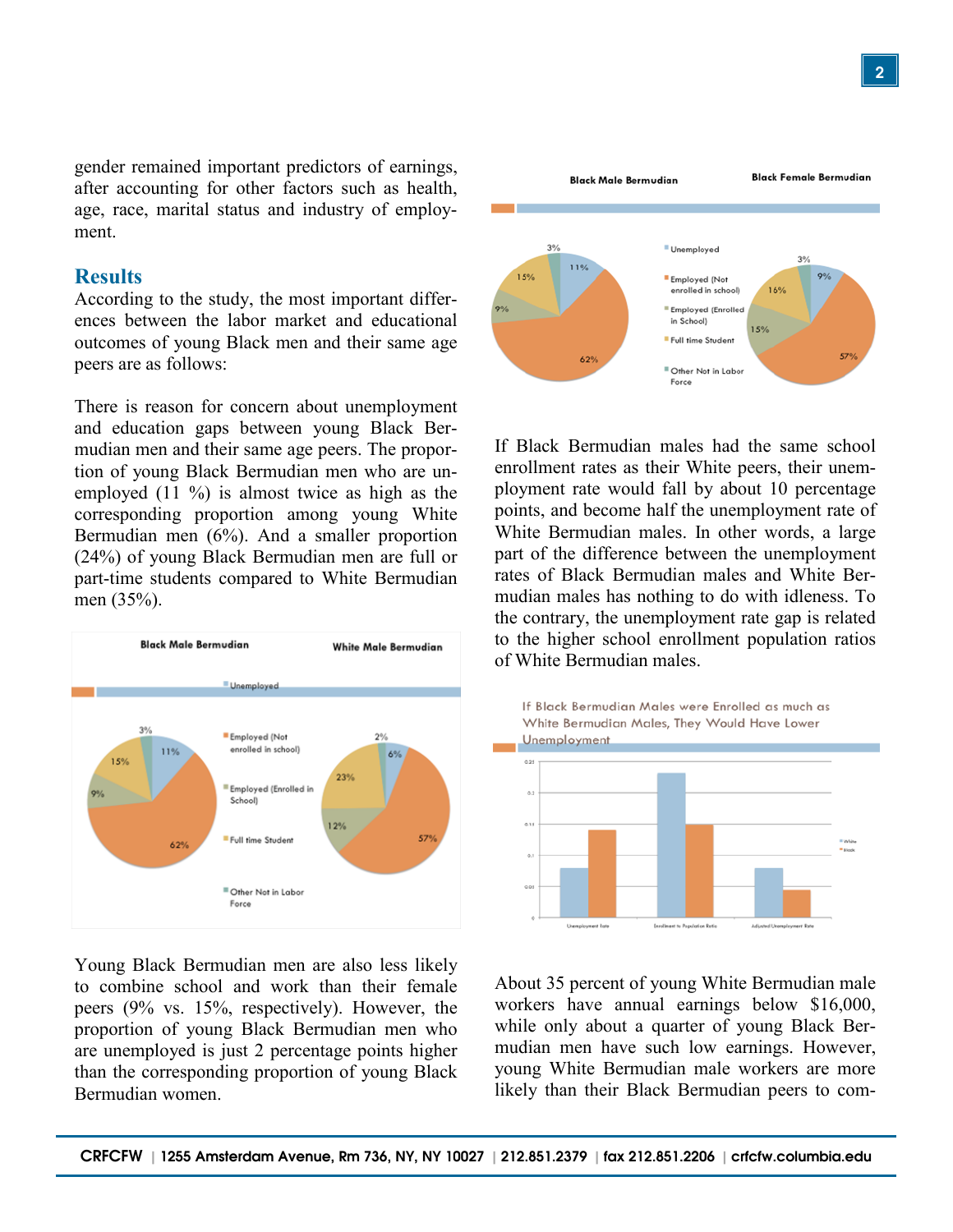bine work with schooling. Therefore, the higher concentration of low-earning White Bermudian men may reflect voluntary investments by studentworkers, through foregone earnings, while low earnings among young Black men may reflect the inability of non-student workers to find higher paying jobs.

Earnings Distributions of Employed and Not-Enrolled Young Bermudian Men by Race



The distribution of earnings among young Bermudian male workers who are not-enrolled are more similar and it is clear that non-enrolled Black Bermudian men are somewhat more highly concentrated among the lowest earners. Thus, 13 percent of young Black Bermudian male workers earn below \$16000, while only 10 percent of their White counterparts do so.

#### **Discussion and Implications**

Bermudians are right to be concerned that the unemployment rate among young Black

Bermudian men is almost twice as high as the corresponding rate among their White counterparts. Nevertheless, unemployment does not adequately frame the labor market challenges among young Black Bermudians. The predicted racial gap in unemployment would be unchanged if there were no

racial gap in educational achievement. Paradoxically, we find that young Black Bermudian men work almost as much or more than their same age peers and are only a little more likely than their peers to be idle (not in the labor force). However, they spend more time looking for work and they are much less likely to combine work with education. In our view, this latter outcome is critical because the enrollment (and resulting) educational attainment gaps between black Bermudian men and their same age peers play a large role in their unemployment and earnings gaps.

Moreover, among non-enrolled young workers, Black Bermudian men are somewhat more likely than their White male peers to have low earnings. However, racial differences in underemployment are so small, that they could hardly account for the disproportionately high rates at which Black Bermudian men are arrested for drug trafficking and violent crime, which some observers believe are intended to supplement low-earnings. Racial differences in underemployment are hardly an explanation for the racial differences in anti-social behavior about which Bermudians are so concerned.

Finally, racial barriers in education and employment made it difficult for earlier cohorts of Black men to secure employment in high paying industries and occupations. As a result, younger cohorts of Black men may believe that the returns to education for Black men are low. However, changes in the industrial and occupational distribution of employment may have raised these returns. If so, young Black men who did not take full advantage of the educational opportunities available to them may now be unprepared to take advantage of current employment opportunities.

The study fits into a growing body of literature that finds significant gender and racial differences in an economy that offers large rewards to those who invest in education beyond high school and punishes those who do not. Autor (2010) summa